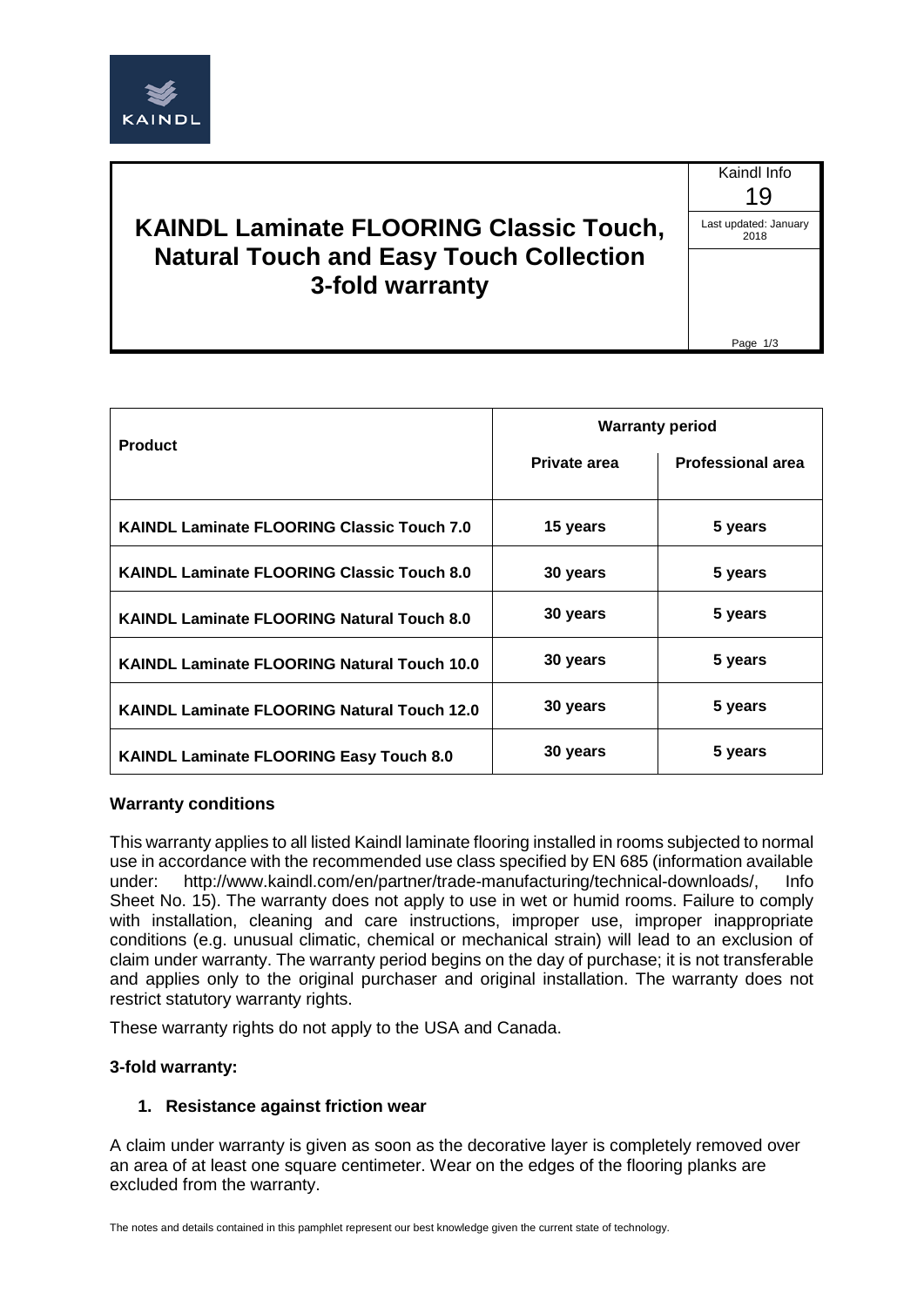

# **KAINDL Laminate FLOORING Classic Touch, Natural Touch and Easy Touch Collection 3-fold warranty**

Kaindl Info 19 Last updated: January 2018 Page 2/3

## **2. Light-fastness**

Light-fastness in accordance with Level 6 of the "blue wool scale". Test method in accordance with standard EN ISO 105-B02. This part of the standard describes a test method for determining the resistance of a dye to an artificial light source that is the equivalent of natural daylight. Natural aging is not covered by the warranty.

#### **3. Resistance to staining**

The effects of the following substances: acetone, hand creme, alcoholic beverages, natural fruit and vegetable juices, fats, coffee, cola drinks, nail varnish or similar.

#### **Installation**

The Kaindl laminate flooring must have been installed in accordance with the installation instructions provided by Kaindl. The installation instruction provided by Kaindl are contained in the flooring packages. Detailed installation instructions are available from your Kaindl Flooring dealer and under [www.kaindl.com](http://www.kaindl.com/)

#### **Treatment**

Inappropriate conditions and improper treatment will lead to an exclusion of claim under warranty. Floors in professionally used areas must have a dirt trap. Compliance with the cleaning and care instructions (enclosed with every package) is prerequisite for a claim under warranty. The warranty does not cover normal signs of wear and tear.

#### **Claims under warranty**

Every claim must be made in writing and accompanied by the original purchase receipt. Claims under warranty must be submitted within thirty days after the occurrence of the defect. We retain the right to view the damage on site or have it viewed by a third party before acknowledging a claim.

#### **Performance under warranty**

Performance under warranty is based exclusively on the current value of the product. The current value of the product is ascertained on the basis of the stated warranty period. Performance under warranty is reduced as follows for these floor types used in private rooms:

| KAINDL Laminate FLOORING Classic Touch 7.0 | by 1/5 every 3 years |
|--------------------------------------------|----------------------|
| KAINDL Laminate FLOORING Classic Touch 8.0 | by 1/5 every 6 years |
| KAINDL Laminate FLOORING Natural Touch 8.0 | by 1/5 every 6 years |

The notes and details contained in this pamphlet represent our best knowledge given the current state of technology.